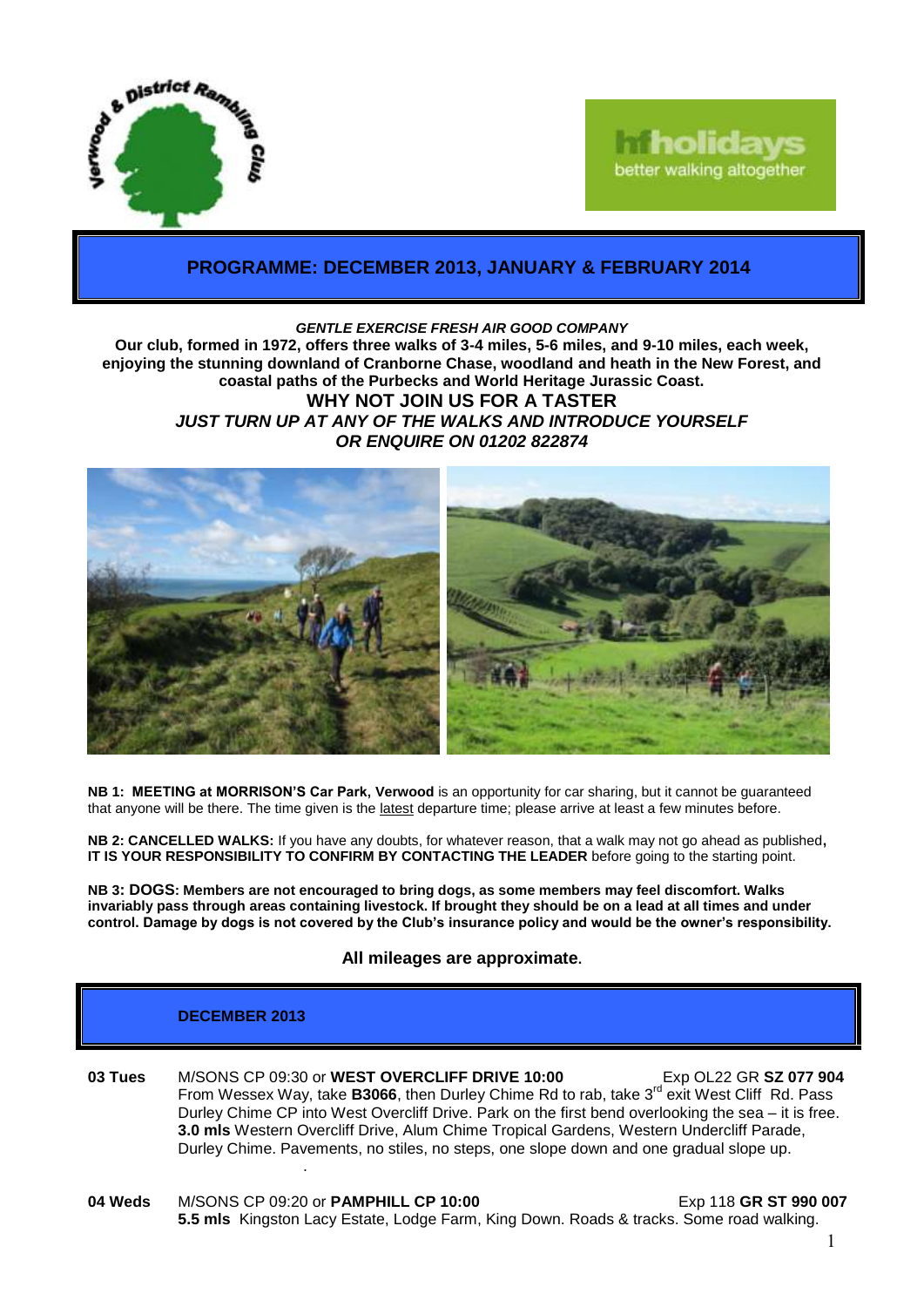- **06 Fri** M/SONS CP 09:00 or **DINTON NT CP 10:00** Exp 130 GR **SU 009 316 9.0 mls** Dinton**,** Monarch's Way, Teffont Down, Teffont Magna , Dinton Park. Stiles, lanes and tracks. Could be muddy.
- **10 Tues Walk Not Submitted**
- **11 Weds** M/SONS CP 09:30 or **ROCKFORD COMMON CP** 10:00 Exp OL22 GR **SU 164 082 5.0 mls** Rockford Common, Highwood. Undulating circular forest walk, paths, tracks and mud. No Stiles, one steep upward slope.
- **14 Sat** M/SONS CP 09:30 or **BURLEY CP OPP CRICKET GROUND 10:00** Exp OL22 GR **SU 213 029 8.5 mls** Greenberry Bridge, Wilverley Inclosure, Naked Man, Bisterne Close. Some road walking.
- **17 Tues See WEDS 18th Xmas Walks & Lunch**
- **18 Weds XMAS WALKS** M/SONS CP 09:30 or **DRUSILLAS HORTON 10:00** Exp 118 GR **SU 039 075 \*\*\*\*\*XMAS WALKS Mud possible and stiles on both\*\*\*\*\***
	- **& 10:00 Start. 5.0 mls** Priors Copse, Dukes Copse, Chalbury Fm North Fm, Haythorne.
		- **10:05 Start . 3.5 mls** Priors Copse. Horton Tower environs subject to prevailing conditions.
- **20 Fri** M/SONS CP 09:15 or **BERE REGIS CP 10.00** Exp 117 GR **SY 847 948 10.0mls** Black hill, Turners Puddle, Briantspuddle, Affpuddle heath, Southover, Tolpuddle, Ashley barn.
- **24 Tues Walk not submitted**

**LUNCH**

# *\*\*\*\*\*\*\*\*\*\*\*HAPPY CHRISTMAS EVERYONE\*\*\*\*\*\*\*\*\*\*\**

### *Best wishes for a Healthy New Year from your Committee*

**31 Tues Walk not submitted**

## **JANUARY 2014**

#### **01 Weds NEW YEAR's day. Walk not submitted**

**03 Fri** M/SONS CP 09:15 or **BROAD CHALKE CHURCH CP 10:00** Exp130 GR **SU 041 254 9.0 mls** Fovant Down , Compton Down. Hills, styles and mud. **07 Tues** M/SONS CP 9.30 or **BADBURY RINGS CP 10.00 (signed B3082)**. Exp118 GR. **SU 960 031 2.5 mls**. Easy walk round rings and environs. 2 N.T. stiles and gentle inclines. **08 Weds** M/SONS CP 09:30 or **VERELEY CP 10:00** Exp OL22 GR **SU 196 051 5.0 mls** Forest Circular usual winter conditions. **11 Sat** M/SONS CP 09:30 or **CRANBORNE GARDEN CTR (at top end) 10:00** Exp118 GR **SU 056 132 (Consider a coffee or drinkon return. Car share if possible) 9.5 mls** Penbury Knoll, Salisbury Plantation, Bowldish Pond, Hills & Mud **14 Tues NOTE : VERWOOD HUB (off Station Road ) 10:00** Exp OL 22 GR **SU 085 091 3.0 mls** Byeways & Boveridge Heath.1 steep incline. **15 Weds** M/SONS CP 09:15 or **SHAPWICK CP 10:00 (Church)** Exp 18 GR **ST 937 017 5.5 mls** Tarrant Crawford, Bishop's Court Dairy **17 Fri** M/SONS CP 09:30 or **WILVERLEY PLAIN CP 10.00** Exp OL 22 GR **SU 254 010 8.0mls** Rail path Hinchelsea wood, South weirs, North weirs, Aldridgehill inclosure, Clumber inclosure.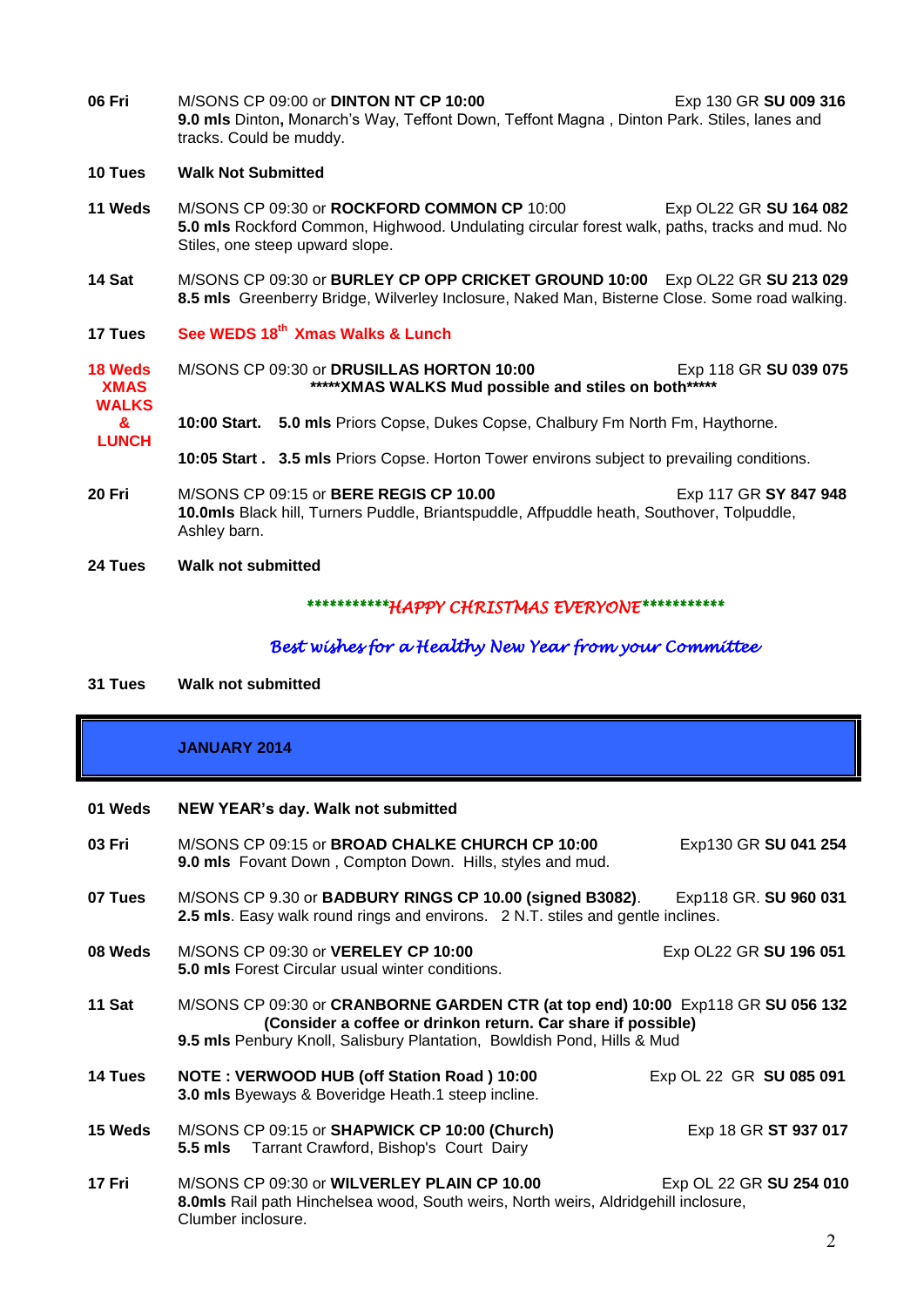- **21 Tues** M/SONS CP 09:30 or **HASKIN'S CP LONGHAM 10:00** Exp OL 22 GR **SZ 065 985 3.5 mls** A walk around the Longham reservoirs **22 Weds** M/SONS CP 09:20 or **GUSSAGE ALL SAINTS CHURCH 10.00** Exp 118 GR **ST 999108 6.0 mls** Harley down, Gussage hill, Cursus, Gussage st Michael. **25 Sat** M/SONS CP 9.00 or **KEYHAVEN 10:05** Exp.OL22 GR **SZ 306 914 NOTE: If you choose to use official CP charges will apply**. **8.0 mls**. A flat walk to Lymington and back. Bring binoculars for bird watching. **28 Tues** M/SONS CP 9:20 or **MILKHAM CP** 10:00 Exp. OL22 GR **SU 216 102 3.5 mls** Forest walk, no stiles no hills only inclines **29 Weds** M/SONS CP 9:30 **LINFORD BOTTOM CP 10:00** Exp OL22 GR **SU181 072 5.0 mls** Moyles Court, Appleslade Inclosure, Red Shoot Wood. **31 Fri** M/SONS CP 09:15 or **PIMPERNE VILLAGE HALL CP 10:00** Exp 118 GR **ST 903 096 (Please park at top near fence) 9.5 miles** Gunville Down, Great Peaky Coppice, Stubhampton, Tarrant Gunville. Tracks, fields and bridleways – could be muddy **FEBRUARY 2014 04 Tues NOTE : POTTERNE PARK 10:00at main entrance car park,** Exp OL 22 GR **SU 095 076 3.0 mls** Byeways to Ebblake and Moors Valley. **05 Weds Walk not submitted**
- **08 Sat** M/SONS CP 9:20 or **MARTIN DOWN CP ( off A354 ) 10:00** Exp 118 GR **SU 037 201 10.0 mls** Vernditch, Chase Wood, Bowerchalke, Broad Chalke, Knighton Hill, Roman Rd.
- **11 Tues** M/SONS CP 09:15 or **ROSE & THISTLE PH ROCKBOURNE 10:00** Exp OL 22 GR **SU 114 184 Consider a Coffee/drink on return. Car share if possible. 3.5 mls**. Whitsbury. 1 stile.
- **12 Weds** M/SONS CP 09:50 or **POTTERNE PARK CP 10:00** Exp OL22 GR **SU 095 075 5.5 mls** Moors Valley Country Park, Potterne Farm. Could be muddy
- **14 Fri** M/SONS CP 09:30 or **MARTIN DOWN CP ( off A354 ) 10:00** Exp 118 GR **SU 037 201 10.0 mls**. Kitt's Grave, West Woodyates Manor , Pribdean Wood, Deanland, New Barn, Sixpenny Handly, Woodyates, Bokerley Ditch. Undulating
- **18 Tues M/SONS CP 09:20 or WITCHAMPTON SHOP CP 10:00 Exp 118 GR ST 988 065 3.5 mls** Crichel Estate, Newtown.
- **19 Weds** M/SONS CP 9:15 or **CANADIAN MEMORIAL CP 10:00** Exp OL22 GR **SU 240 093 5.0 mls** Forest circular, could be muddy.
- **22 Sat** M/SONS CP 09:30 or **DRUSILLAS CP HORTON 10:00** Exp 118 GR **SU 039 075 (North end of CP consider a Coffee/drink on return. Car share if possible) 9.5 mls** Haythorne, N'th Fm, Matterly Drove, Critchell Mill/Lake, Chalbury, Linen Hill Fm, Priors Copse. Moderate & stiles.
- **25 Tues** M/SONS CP 9:20 or **ABBOTSWELL CP 10:00** Exp. OL 22 GR **SU 179 129 3.0 mls** forest walk.